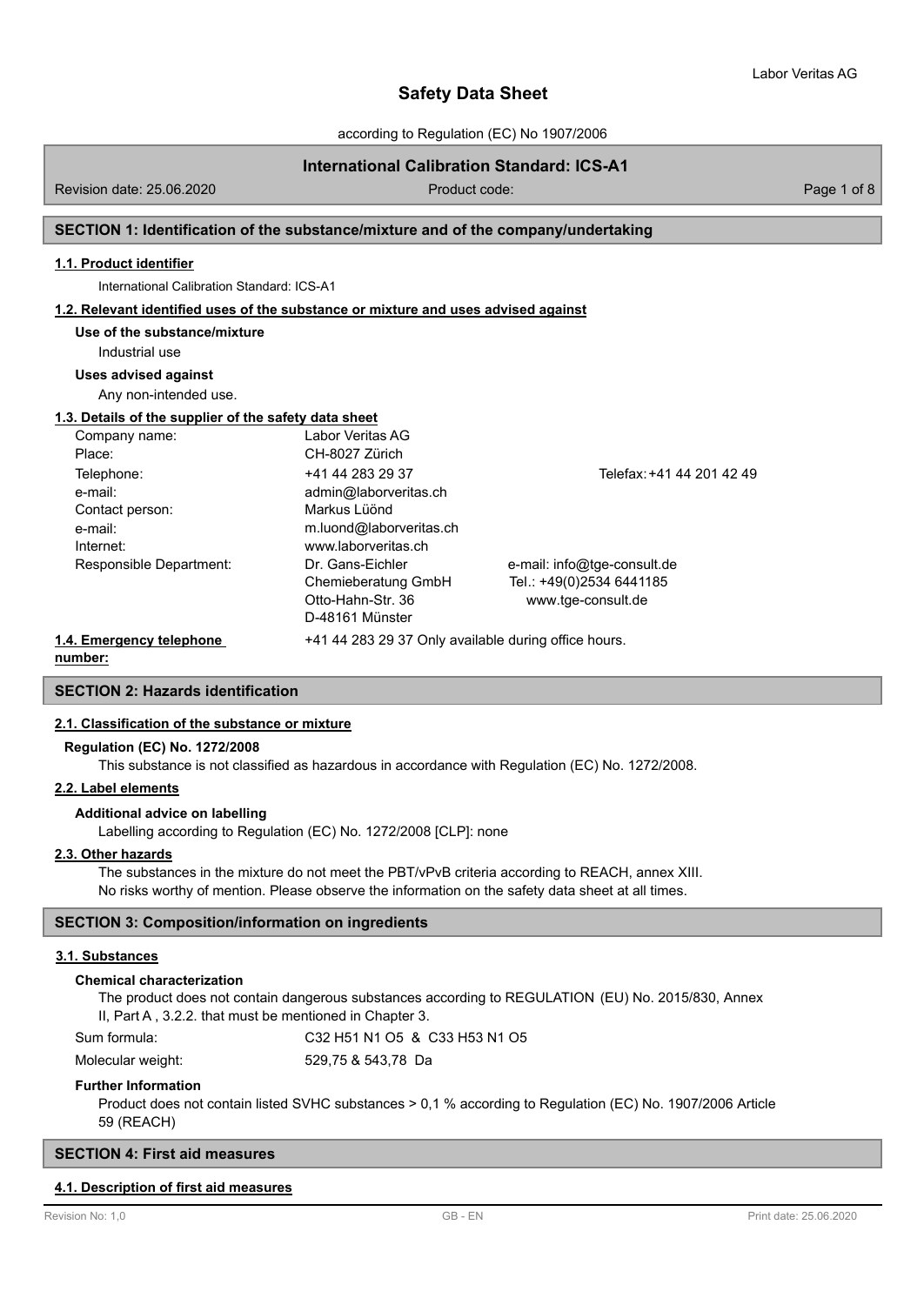according to Regulation (EC) No 1907/2006

# **International Calibration Standard: ICS-A1**

Revision date: 25.06.2020 Product code: Page 2 of 8

### **General information**

In case of accident or unwellness, seek medical advice immediately (show directions for use or safety data sheet if possible).

#### **After inhalation**

In case of accident by inhalation: remove casualty to fresh air and keep at rest. In case of respiratory tract irritation, consult a physician.

#### **After contact with skin**

Gently wash with plenty of soap and water. In case of skin irritation, seek medical treatment.

#### **After contact with eyes**

Rinse cautiously with water for several minutes. In case of troubles or persistent symptoms, consult an ophthalmologist.

#### **After ingestion**

Rinse mouth thoroughly with water. Let water be drunken in little sips (dilution effect). Do NOT induce vomiting. In all cases of doubt, or when symptoms persist, seek medical advice.

# **4.2. Most important symptoms and effects, both acute and delayed**

No information available.

## **4.3. Indication of any immediate medical attention and special treatment needed**

Treat symptomatically.

# **SECTION 5: Firefighting measures**

#### **5.1. Extinguishing media**

#### **Suitable extinguishing media**

Carbon dioxide (CO2). Dry extinguishing powder. alcohol resistant foam. Atomized water.

#### **Unsuitable extinguishing media**

High power water jet.

#### **5.2. Special hazards arising from the substance or mixture**

Can be released in case of fire: Carbon monoxide Carbon dioxide (CO2). Nitrogen oxides (NOx).

#### **5.3. Advice for firefighters**

In case of fire: Wear self-contained breathing apparatus.

#### **Additional information**

Collect contaminated fire extinguishing water separately. Do not allow entering drains or surface water. Co-ordinate fire-fighting measures to the fire surroundings.

#### **SECTION 6: Accidental release measures**

#### **6.1. Personal precautions, protective equipment and emergency procedures**

Avoid dust formation. Do not breathe dust. Wear personal protection equipment (refer to section 8).

#### **6.2. Environmental precautions**

Discharge into the environment must be avoided.

# **6.3. Methods and material for containment and cleaning up**

Take up mechanically.

Treat the recovered material as prescribed in the section on waste disposal . Clean contaminated objects and areas thoroughly observing environmental regulations.

# **6.4. Reference to other sections**

Safe handling: see section 7 Personal protection equipment: see section 8 Disposal: see section 13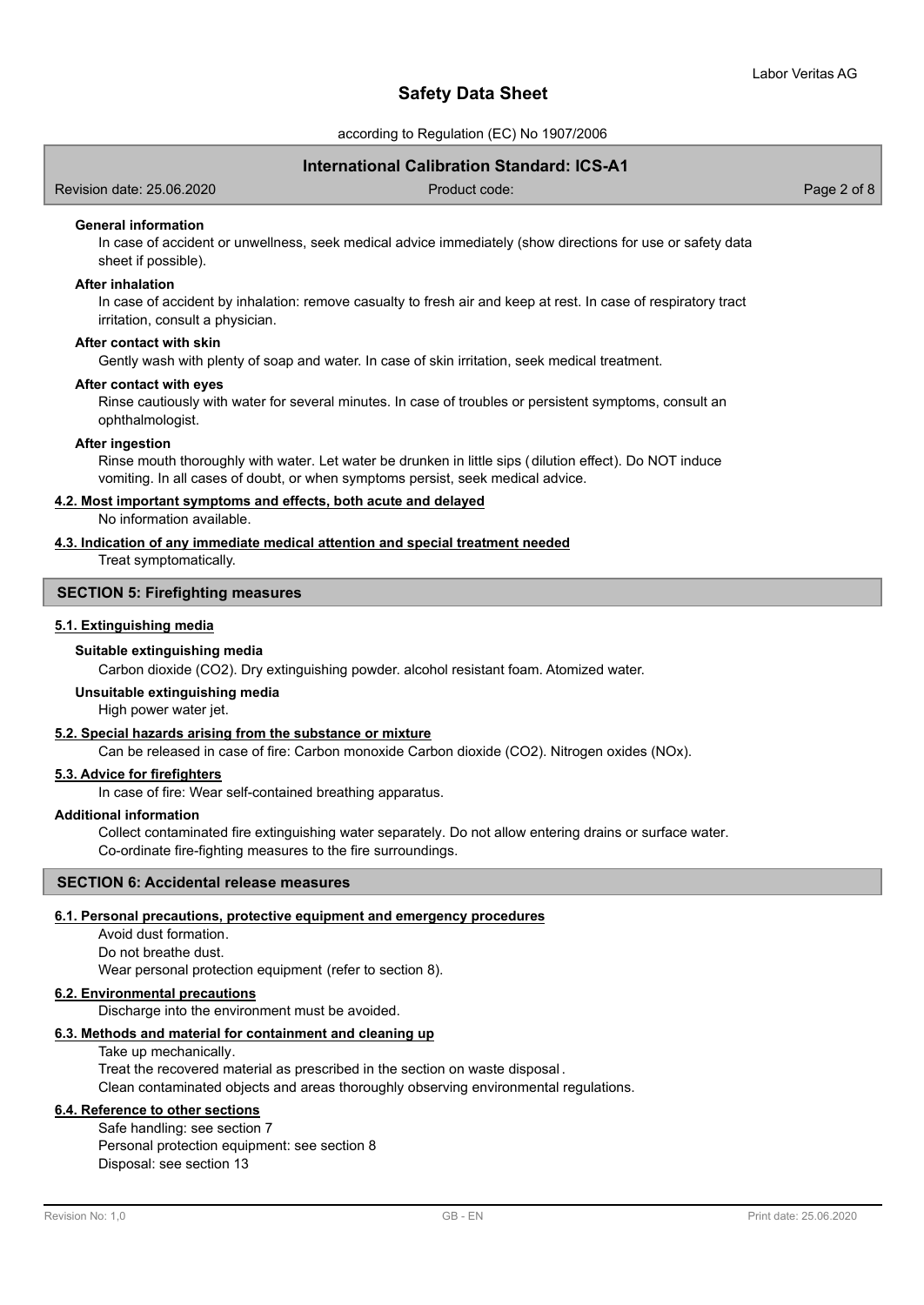according to Regulation (EC) No 1907/2006

# **International Calibration Standard: ICS-A1**

Revision date: 25.06.2020 **Product code:** Product code: Product code: Page 3 of 8

## **SECTION 7: Handling and storage**

#### **7.1. Precautions for safe handling**

#### **Advice on safe handling**

Wear personal protection equipment (refer to section 8).

#### **Advice on protection against fire and explosion**

Usual measures for fire prevention. Dust clouds may present an explosion hazard.

#### **Further information on handling**

Avoid generation of dust.

General protection and hygiene measures: refer to chapter 8

#### **7.2. Conditions for safe storage, including any incompatibilities**

#### **Requirements for storage rooms and vessels**

Keep container tightly closed in a cool, well-ventilated place.

#### **Hints on joint storage**

Do not store together with: Explosives. Oxidizing solids. Oxidizing liquids. Radioactive substances. Infectious substances. Food and animal feedingstuff.

#### **Further information on storage conditions**

Keep the packing dry and well sealed to prevent contamination and absorbtion of humidity.

Recommended storage temperature: -20 / -10°C

Protect against: frost. UV-radiation/sunlight. heat. Humidity

# **7.3. Specific end use(s)**

See section 1.

#### **SECTION 8: Exposure controls/personal protection**

#### **8.1. Control parameters**

### **Additional advice on limit values**

To date, no national critical limit values exist.

# **8.2. Exposure controls**

#### **Appropriate engineering controls**

Technical measures and the application of suitable work processes have priority over personal protection equipment.

Dust should be exhausted directly at the point of origin.

#### **Protective and hygiene measures**

Always close containers tightly after the removal of product. When using do not eat, drink, smoke, sniff. Wash hands before breaks and after work.

#### **Eye/face protection**

Dust protection goggles.

### **Hand protection**

In case of prolonged or frequently repeated skin contact: Wear suitable gloves. Suitable material: FKM (fluororubber). - Thickness of glove material: 0,4 mm Breakthrough time >= 8 h Butyl rubber. - Thickness of glove material: 0,5 mm Breakthrough time >= 8 h CR (polychloroprenes, Chloroprene rubber). - Thickness of glove material: 0,5 mm Breakthrough time >= 8 h NBR (Nitrile rubber). - Thickness of glove material: 0,35 mm Breakthrough time >= 8 h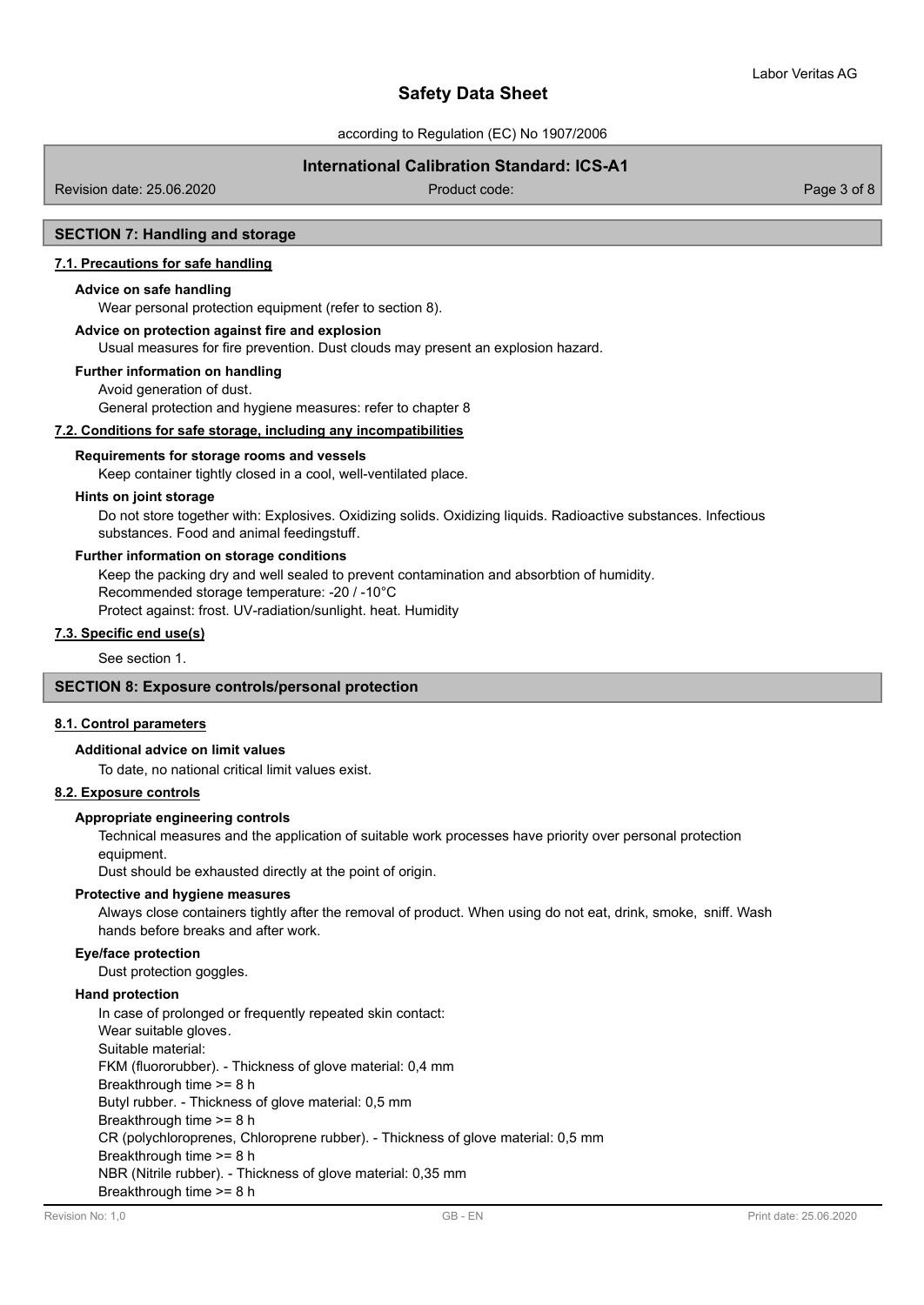according to Regulation (EC) No 1907/2006

# **International Calibration Standard: ICS-A1**

Revision date: 25.06.2020 **Product code:** Product code: Product code: Page 4 of 8

PVC (Polyvinyl chloride). - Thickness of glove material: 0,5 mm

Breakthrough time >= 8 h

The selected protective gloves have to satisfy the specifications of EU Directive 89/686/EEC and the standard EN 374 derived from it.

Before using check leak tightness / impermeability. In the case of wanting to use the gloves again, clean them before taking off and air them well.

# **Skin protection**

Suitable protective clothing: Protective clothing.

Minimum standard for preventive measures while handling with working materials are specified in the TRGS 500 (D).

#### **Respiratory protection**

With correct and proper use, and under normal conditions, breathing protection is not required. Respiratory protection necessary at:

-Exceeding exposure limit values

-Insufficient ventilation. and Generation/formation of dust

Suitable respiratory protective equipment: particulates filter device (DIN EN 143). Type: P1-3

The filter class must be suitable for the maximum contaminant concentration (gas/vapour/aerosol/particulates) that may arise when handling the product. If the concentration is exceeded, self-contained breathing apparatus must be used.

#### **Environmental exposure controls**

No special precautionary measures are necessary.

#### **SECTION 9: Physical and chemical properties**

# **9.1. Information on basic physical and chemical properties**

| Physical state:<br>Colour:<br>Odour:                                        | Powder<br>white<br>characteristic |                           |
|-----------------------------------------------------------------------------|-----------------------------------|---------------------------|
| pH-Value:                                                                   |                                   | not determined            |
| Changes in the physical state                                               |                                   |                           |
| Melting point:                                                              |                                   | 168 °C                    |
| Initial boiling point and boiling range:                                    |                                   | not determined            |
| Sublimation point:                                                          |                                   | not determined            |
| Softening point:                                                            |                                   | not determined            |
| Pour point:                                                                 |                                   | not determined            |
| Flash point:                                                                |                                   | not determined            |
| Sustaining combustion:                                                      |                                   | Not sustaining combustion |
| <b>Explosive properties</b><br>Dust clouds may present an explosion hazard. |                                   |                           |
| Lower explosion limits:                                                     |                                   | not determined            |
| Upper explosion limits:                                                     |                                   | not determined            |
| Ignition temperature:                                                       |                                   | not determined            |
| <b>Auto-ignition temperature</b><br>Gas:                                    |                                   | not determined            |
| Decomposition temperature:                                                  |                                   | not determined            |
| <b>Oxidizing properties</b><br>none                                         |                                   |                           |
| Vapour pressure:                                                            |                                   | not determined            |
| Density:                                                                    |                                   | not determined            |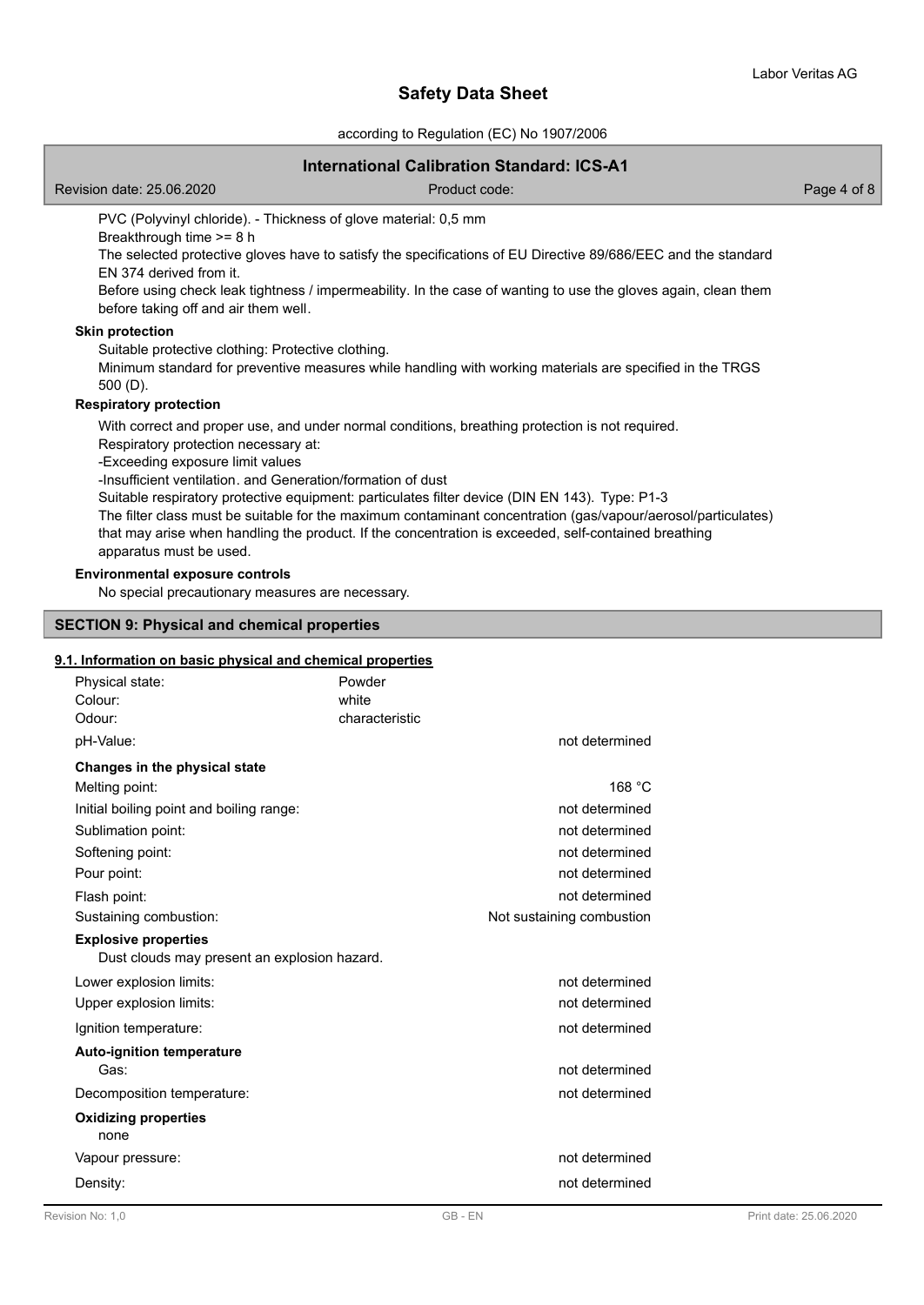according to Regulation (EC) No 1907/2006

# **International Calibration Standard: ICS-A1** Revision date: 25.06.2020 **Product code:** Product code: Product code: Page 5 of 8 Bulk density: not determined Water solubility: insoluble **Solubility in other solvents** Soluble in: Alcohol. Partition coefficient: not determined Viscosity / dynamic:  $\blacksquare$ Viscosity / kinematic:  $\blacksquare$ Flow time: not applicable the state of the state of the state of the state of the state of the state of the state of the state of the state of the state of the state of the state of the state of the state of the state of t Vapour density:  $\blacksquare$ Evaporation rate: not applicable by the contract of the contract of applicable by the contract of the contract of the contract of the contract of the contract of the contract of the contract of the contract of the contract Solvent separation test: not applicable solvent separation test: not applicable Solvent content: not determined **9.2. Other information** Solid content: not determined

# **SECTION 10: Stability and reactivity**

#### **10.1. Reactivity**

No information available.

# **10.2. Chemical stability**

The product is chemically stable under recommended conditions of storage, use and temperature.

#### **10.3. Possibility of hazardous reactions**

Refer to chapter 10.5.

# **10.4. Conditions to avoid**

Protect against: UV-radiation/sunlight. heat.

# **10.5. Incompatible materials**

Materials to avoid: Oxidizing agents, strong. Reducing agents, strong.

# **10.6. Hazardous decomposition products**

Can be released in case of fire: Carbon monoxide Carbon dioxide (CO2). Nitrogen oxides (NOx).

# **SECTION 11: Toxicological information**

# **11.1. Information on toxicological effects**

#### **Toxicocinetics, metabolism and distribution**

No data available.

# **Acute toxicity**

Based on available data, the classification criteria are not met.

### **Irritation and corrosivity**

Based on available data, the classification criteria are not met.

#### **Sensitising effects**

Based on available data, the classification criteria are not met.

#### **Carcinogenic/mutagenic/toxic effects for reproduction**

Based on available data, the classification criteria are not met.

# **STOT-single exposure**

Based on available data, the classification criteria are not met.

### **STOT-repeated exposure**

Based on available data, the classification criteria are not met.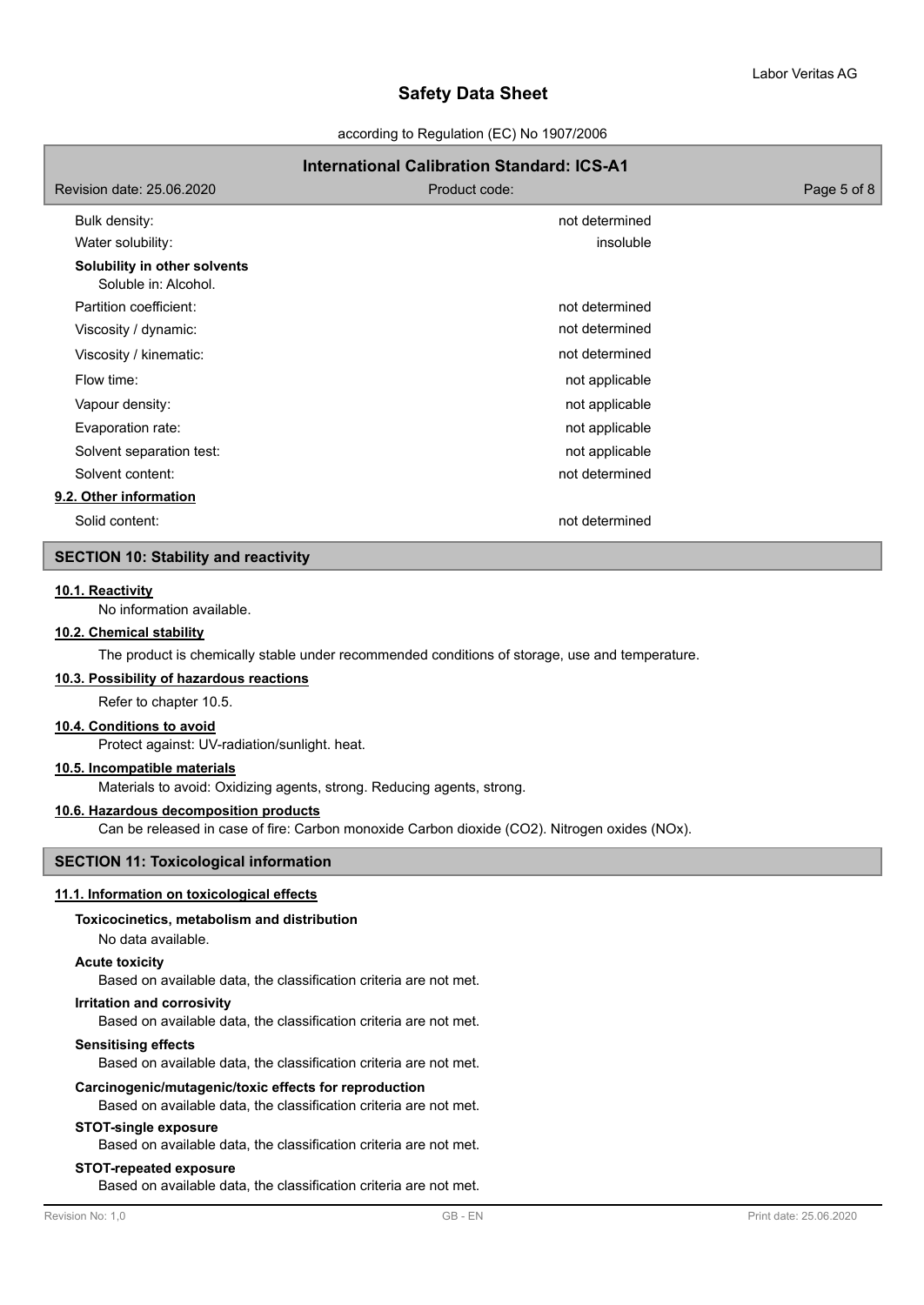according to Regulation (EC) No 1907/2006

# **International Calibration Standard: ICS-A1**

Revision date: 25.06.2020 Product code: Page 6 of 8

# **Aspiration hazard**

Based on available data, the classification criteria are not met.

#### **Specific effects in experiment on an animal**

No data available.

#### **SECTION 12: Ecological information**

#### **12.1. Toxicity**

The product has not been tested.

# **12.2. Persistence and degradability**

The product has not been tested.

#### **12.3. Bioaccumulative potential**

No indication of bioaccumulation potential.

#### **12.4. Mobility in soil**

No data available.

### **12.5. Results of PBT and vPvB assessment**

The substances in the mixture do not meet the PBT/vPvB criteria according to REACH, annex XIII.

# **12.6. Other adverse effects**

No data available.

# **Further information**

Do not allow to enter into surface water or drains.

# **SECTION 13: Disposal considerations**

#### **13.1. Waste treatment methods**

#### **Disposal recommendations**

Observe in addition any national regulations! Consult the local waste disposal expert about waste disposal. Non-contaminated packages may be recycled.

According to (EWC) European Waste Catalogue, allocation of waste identity numbers/waste descriptions must be carried out in a specific way for every industry and process.

Control report for waste code/ waste marking according to (EWC) European Waste Catalogue:

#### **List of Wastes Code - residues/unused products**

160306 WASTES NOT OTHERWISE SPECIFIED IN THE LIST; off-specification batches and unused products; organic wastes other than those mentioned in 16 03 05

#### **List of Wastes Code - used product**

WASTES NOT OTHERWISE SPECIFIED IN THE LIST; off-specification batches and unused products; organic wastes other than those mentioned in 16 03 05 160306

#### **List of Wastes Code - contaminated packaging**

WASTE PACKAGING; ABSORBENTS, WIPING CLOTHS, FILTER MATERIALS AND PROTECTIVE CLOTHING NOT OTHERWISE SPECIFIED; packaging (including separately collected municipal packaging waste); mixed packaging 150106

# **Contaminated packaging**

Handle contaminated packages in the same way as the substance itself.

### **SECTION 14: Transport information**

#### **Land transport (ADR/RID)**

| <b>14.1. UN number:</b>           | No dangerous good in sense of this transport regulation. |
|-----------------------------------|----------------------------------------------------------|
| 14.2. UN proper shipping name:    | No dangerous good in sense of this transport regulation. |
| 14.3. Transport hazard class(es): | No dangerous good in sense of this transport regulation. |
| 14.4. Packing group:              | No dangerous good in sense of this transport regulation. |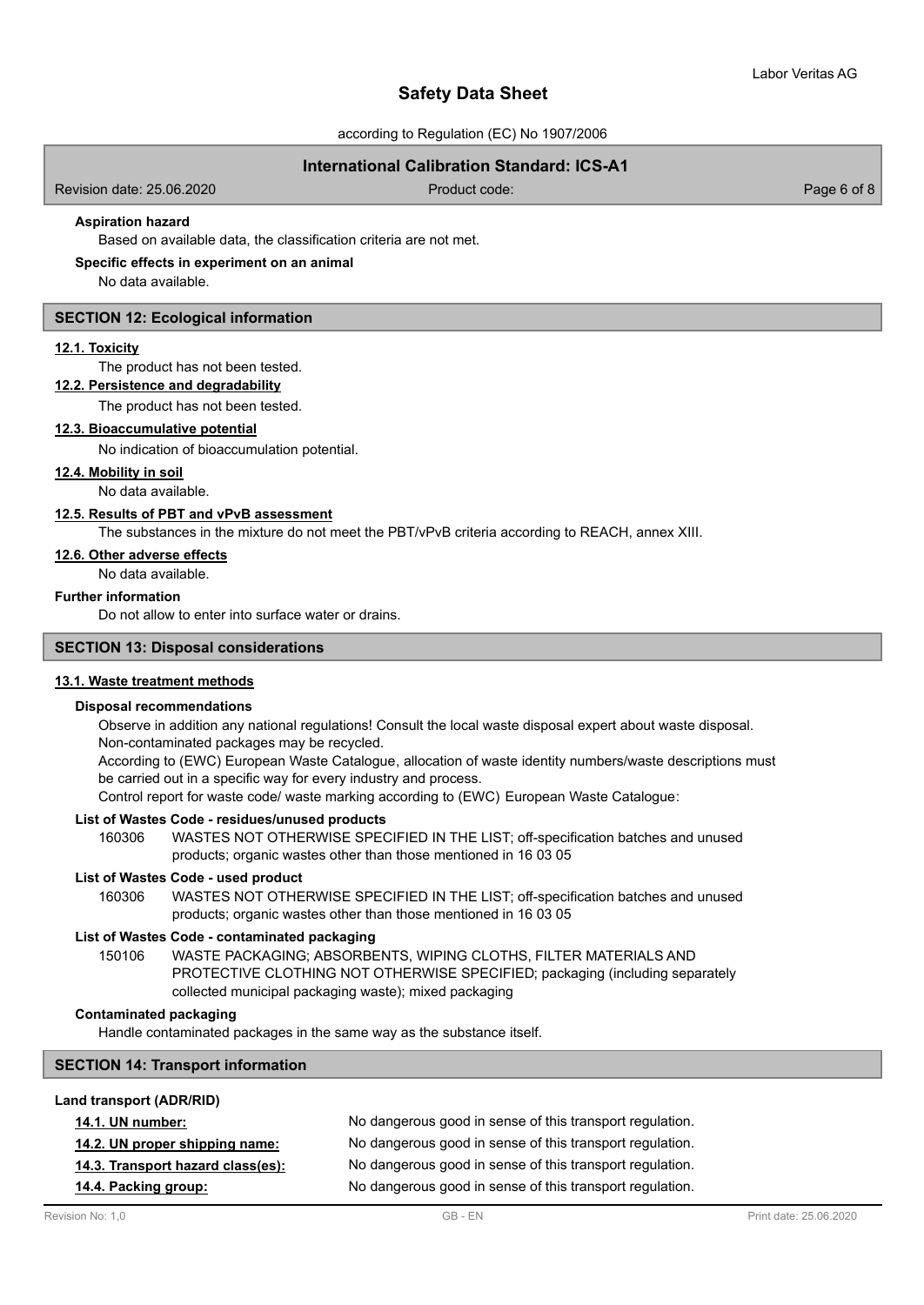according to Regulation (EC) No 1907/2006

# **International Calibration Standard: ICS-A1**

| Revision date: 25.06.2020                                                                            | Product code:                                            | Page 7 of 8 |
|------------------------------------------------------------------------------------------------------|----------------------------------------------------------|-------------|
| Inland waterways transport (ADN)                                                                     |                                                          |             |
| 14.1. UN number:                                                                                     | No dangerous good in sense of this transport regulation. |             |
| 14.2. UN proper shipping name:                                                                       | No dangerous good in sense of this transport regulation. |             |
| 14.3. Transport hazard class(es):                                                                    | No dangerous good in sense of this transport regulation. |             |
| 14.4. Packing group:                                                                                 | No dangerous good in sense of this transport regulation. |             |
| <b>Marine transport (IMDG)</b>                                                                       |                                                          |             |
| 14.1. UN number:                                                                                     | No dangerous good in sense of this transport regulation. |             |
| 14.2. UN proper shipping name:                                                                       | No dangerous good in sense of this transport regulation. |             |
| 14.3. Transport hazard class(es):                                                                    | No dangerous good in sense of this transport regulation. |             |
| 14.4. Packing group:                                                                                 | No dangerous good in sense of this transport regulation. |             |
| Air transport (ICAO-TI/IATA-DGR)                                                                     |                                                          |             |
| 14.1. UN number:                                                                                     | No dangerous good in sense of this transport regulation. |             |
| 14.2. UN proper shipping name:                                                                       | No dangerous good in sense of this transport regulation. |             |
| 14.3. Transport hazard class(es):                                                                    | No dangerous good in sense of this transport regulation. |             |
| 14.4. Packing group:                                                                                 | No dangerous good in sense of this transport regulation. |             |
| 14.5. Environmental hazards                                                                          |                                                          |             |
| <b>ENVIRONMENTALLY HAZARDOUS:</b>                                                                    | no                                                       |             |
| 14.6. Special precautions for user<br>Refer to section 6-8                                           |                                                          |             |
| 14.7. Transport in bulk according to Annex II of Marpol and the IBC Code<br>not relevant             |                                                          |             |
| <b>SECTION 15: Regulatory information</b>                                                            |                                                          |             |
| 15.1. Safety, health and environmental regulations/legislation specific for the substance or mixture |                                                          |             |

#### **EU regulatory information**

| 2010/75/EU (VOC):                   | No information available.              |
|-------------------------------------|----------------------------------------|
| 2004/42/EC (VOC):                   | No information available.              |
| Information according to 2012/18/EU | Not subject to 2012/18/EU (SEVESO III) |
| (SEVESO III):                       |                                        |

# **Additional information**

Safety Data Sheet according to Regulation (EC) No. 1907/2006 (amended by Regulation (EU) No 2019/957) The mixture is classified as not hazardous according to regulation (EC) No 1272/2008 [CLP]. REACH 1907/2006 Appendix XVII, No (mixture): not relevant

#### **National regulatory information**

Water hazard class (D): 3 - strongly hazardous to water

#### **15.2. Chemical safety assessment**

Chemical safety assessments for substances in this mixture were not carried out.

### **SECTION 16: Other information**

# **Changes**

Rev. 1.0; Initial release 25.06.2020

# **Abbreviations and acronyms**

ADR: Accord européen sur le transport des marchandises dangereuses par Route (European Agreement concerning the International Carriage of Dangerous Goods by Road) CAS Chemical Abstracts Service